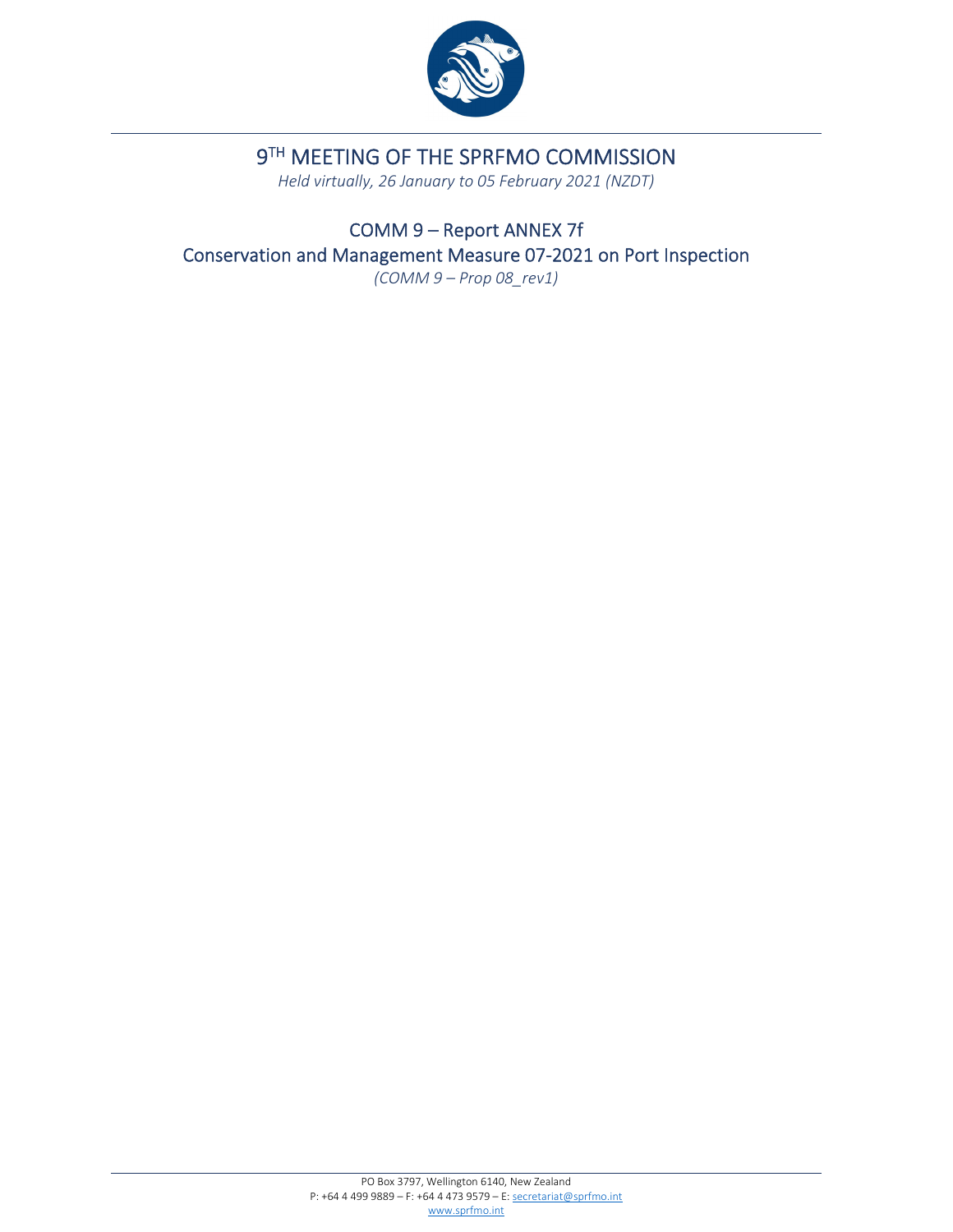

# CMM 07‐20212019

# Conservation and Management Measure on Minimum Standards of Inspection in Port

*(Supersedes CMM 07‐20197)*

#### The Commission of the South Pacific Regional Fisheries Management Organisation;

*DEEPLY CONCERNED* about Illegal, Unreported and Unregulated (IUU) fishing in the SPRFMO Area and its detrimental effect upon fish stocks, marine ecosystems and the livelihoods of legitimate fishers in particular in developing States;

*CONSCIOUS* of the role of the port State in the adoption of effective measures to promote the sustainable use and the long-term conservation of living marine resources;

*RECOGNISING* that measures to combat illegal, unreported and unregulated fishing should build on the primary responsibility of flag States and use all available jurisdiction in accordance with international law, including port State measures, coastal State measures, market related measures and measures to ensure that nationals do not support or engage in illegal, unreported and unregulated fishing;

*RECOGNISING* that port State measures provide a powerful and cost-effective means of preventing, deterring and eliminating illegal, unreported and unregulated fishing;

*AWARE OF* the need for increasing coordination at the regional and interregional levels to combat IUUfishing through port State measures;

*BEARING IN MIND* that, in the exercise of their sovereignty over ports located in their territory, Member and Cooperating Non‐Contracting Parties (CNCPs) may adopt more stringent measures, in accordance with international law;

*RECALLING* the relevant provisions of the United Nations Convention on the Law of the Sea of 10 December 1982;

*RECALLING* the Agreement for the Implementation of the Provisions of the United Nations Convention on the Law of the Sea of 10 December 1982 relating to the Conservation and Management of Straddling Fish Stocks and Highly Migratory Fish Stocks of 4 December 1995, the Agreement to Promote Compliance with International Conservation and Management Measures by Fishing Vessels on the High Seas of 24 November 1993 and the 1995 FAO Code of Conduct for Responsible Fisheries;

*RECALLING* Article 27 of the SPRFMO Convention, which calls on Members to address IUU fishing activities and to establish appropriate cooperative procedures for effective monitoring, control and surveillance of fishing and to ensure compliance with the Convention;

*BEARING IN MIND* Article 12 of the FAO Agreement on Port States Measure and the need to take into account the specifics of the fleets operating in the SPRFMO Convention, the number of catches, the frequency and mode of port landings, and the status of the stocks, amongst others, in order to determine the level of port inspections sufficient to achieve the objective of preventing, deterring and eliminating IUU fishing;

*ADOPTS* the following Conservation and Management Measure (CMM) in accordance with Articles 8 and 20 of the Convention: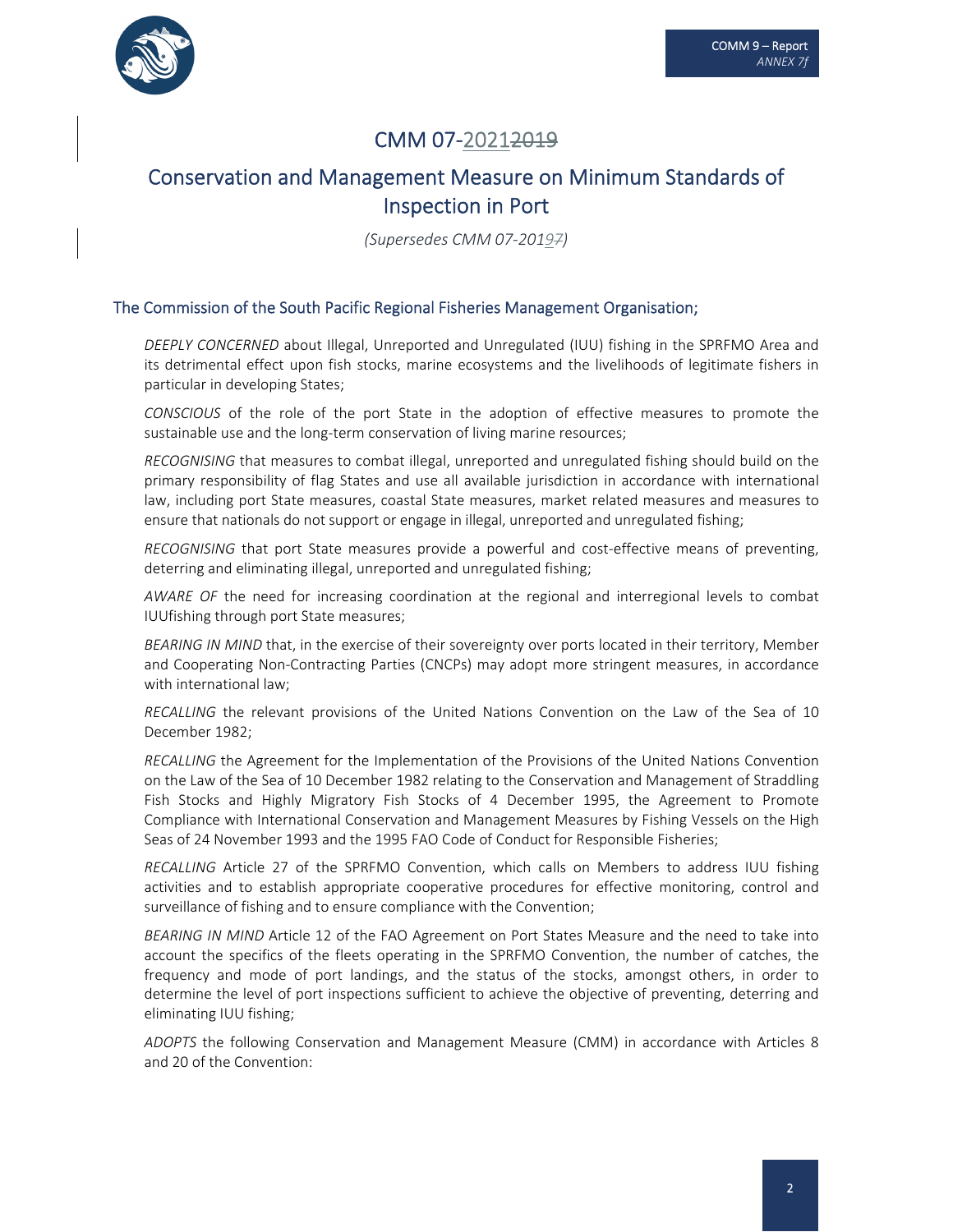

### Scope

- With a view to monitor compliance with SPRFMO CMMs, each Member and Cooperating non- $1.$ Contracting Party (CNCP), in its capacity as a port State, shall apply this CMM for an effective scheme of port inspections in respect of foreign fishing vessels carrying SPRFMO‐managed species caught in the SPRFMO Convention Area and/or fish products originating from such species that have not been previously landed or transhipped at port, or at sea following the applicable SPRFMO procedures, hereinafter referred to as "foreign fishing vessels".
- Without prejudice to specifically applicable provisions of other SPRFMO CMMs, and except as otherwise provided in this CMM, this CMM shall apply to all foreign fishing vessels.
- Each Member and CNCP may, in its capacity as a port State, decide not to apply this CMM to:
	- a) foreign fishing vessels chartered by its nationals operating under its authority. Chartered fishing vessels shall be subject to measures by the port State which are as effective as measures applied in relation to vessels entitled to fly its flag.
	- b) vessels of a neighboring State that are engaged in artisanal fishing for subsistence, provided that the port State and the flag State cooperate to ensure that such vessels do not engage in IUU fishing or fishing related activities in support of such fishing.
	- c) container vessels that are not carrying fish or, if carrying fish, only fish that have been previously landed, provided that there are no clear grounds for suspecting that such vessels have engaged in fishing related activities in support of IUU fishing.
- Members and CNCPs shall take necessary action to inform fishing vessels entitled to fly their flag of this and other relevant SPRFMO CMMs.

### Points of Contact

- Each Member and CNCP shall designate a point of contact for the purposes of receiving notifications pursuant to paragraph 11. Each Member and CNCP shall designate a point of contact for the purpose of receiving inspection reports pursuant to paragraph 26(b) of this CMM. It shall transmit the name and contact information for its points of contact to the SPRFMO Executive Secretary no later than 30 days following the entry into force of this CMM. Any subsequent changes shall be notified to the SPRFMO Executive Secretary at least 14 days before such changes take effect. The SPRFMO Executive Secretary shall promptly notify Members and CNCPs of any such change.
- The SPRFMO Executive Secretary shall establish and maintain a register of points of contact based on the lists submitted by the Members and CNCPs. The register and any subsequent changes shall be published promptly on the SPRFMO website.

### Designated Ports

- Each Member and CNCP shall designate its ports to which foreign fishing vessels may request entry pursuant to this CMM.
- Each Member and CNCP shall, to the greatest extent possible, ensure that it has sufficient capacity to conduct inspections in every designated port pursuant to this CMM.
- Each Member and CNCP shall provide to the SPRFMO Executive Secretary within 30 days from the date of entry into force of this CMM a list of designated ports. Any subsequent changes to this list shall be notified to the SPRFMO Executive Secretary at least 30 days before the change takes effect.
- The SPRFMO Executive Secretary shall establish and maintain a register of designated ports based on the lists submitted by the port Members and CNCPs. The register and any subsequent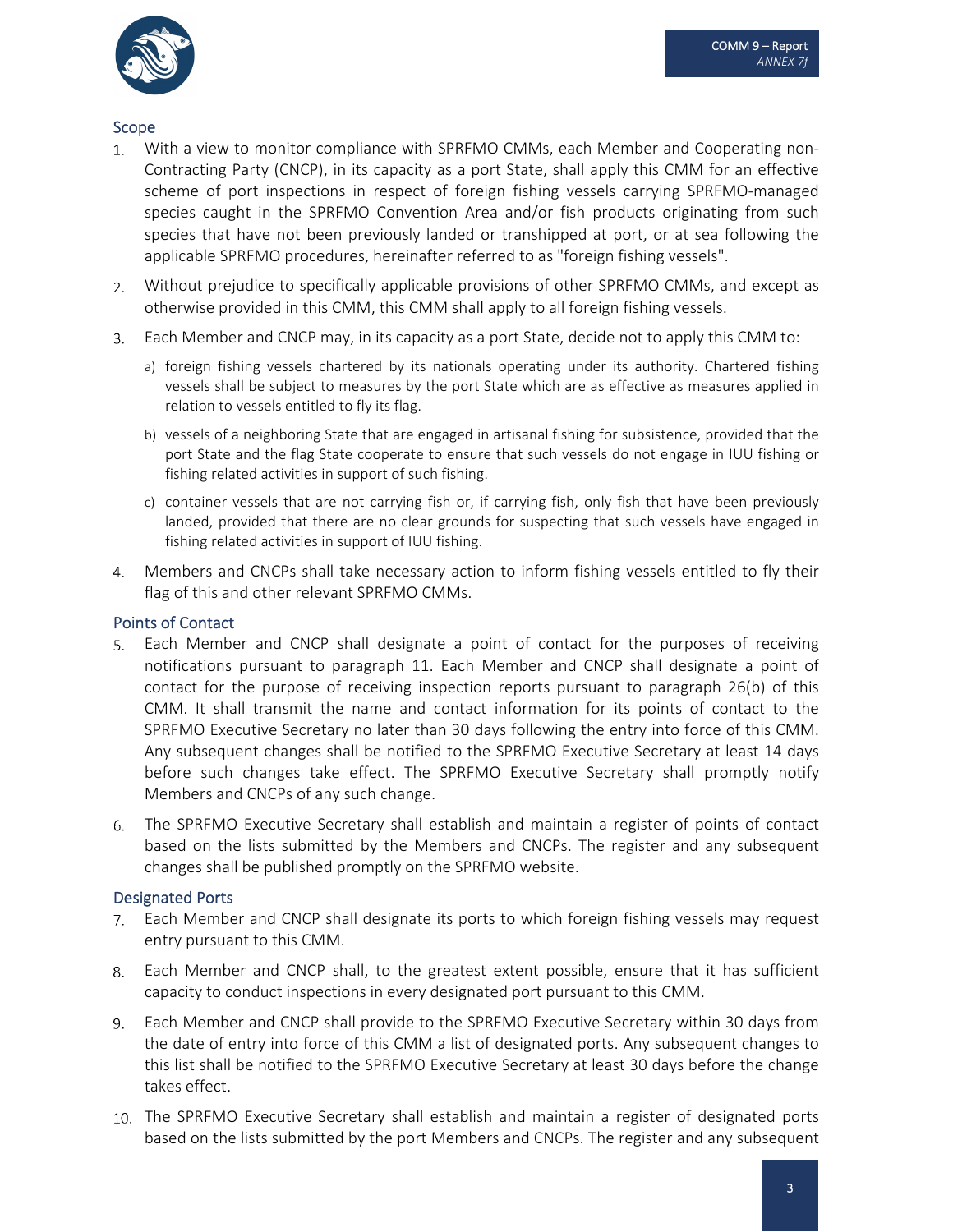

change shall be published promptly on the SPRFMO website.

### Prior Notification

- Each Member and CNCP, in its capacity as a port State shall, except as provided for under paragraph 12 of this CMM, require foreign fishing vessels seeking to use its ports for any purposes to submit as a minimum the information in the Port Call Request Template located in Annex 1 to its point of contact identified in paragraph 5, at least 48 hours before the estimated time of arrival at the port. Each Member and CNCP, in its capacity as a port State may also request additional information as it may require to determine whether the vessel has engaged in IUU fishing, or related activities. Members and CNCPs, in their capacity as port States, shall promptly inform the Secretariat of any request received to use their ports under this CMM.
- Each Member and CNCP, in its capacity as a port State may prescribe a longer or shorter notification period than specified in paragraph 11, taking into account, *inter alia*, the type of fishery product, the distance between the fishing grounds and its ports. In such a case, the port State shall inform the SPRFMO Executive Secretary, who shall publish the information promptly on the SPRFMO website.
- After receiving the relevant information pursuant to paragraph 11, as well as such other information as it may require to determine whether the foreign fishing vessel requesting entry into its port has engaged in IUU fishing, the Member or CNCP, in its capacity as a port State shall decide whether to authorise or deny the entry of the vessel into its port. In case the port State decides to authorise the entry of the vessel into its port, the following provisions on port inspection shall apply. Where a vessel has been denied entry, the port State shall report this to the Members and CNCPs.

### Port Inspections

- 14. Inspections shall be carried out by the competent authority of the port Members and CNCPs.
- Each year Members and CNCPs shall inspect at least 50% of landing and transhipment operations in their designated ports made by notified foreign fishing vessels.
- 16. Port Members and CNCPs shall, in accordance with their domestic law, inspect foreign fishing vessels when:
	- a) there is a request from other Members and CNCPs or relevant regional fisheries management organisations (RFMO's) that a particular vessel be inspected, particularly where such requests are supported by evidence of IUU fishing by the vessel in question, and there are clear grounds for suspecting that a vessel has engaged in IUU fishing;
	- b) a vessel has failed to provide complete information as required in paragraph 11;
	- c) the vessel has been denied entry or use of a port in accordance with this or other RFMO's provisions.

### Use of Ports

- 17. Without prejudice to paragraph 16, when a Member or CNCP has sufficient proof that a vessel seeking entry into its port does not have a valid fishing authorisation, or there is clear evidence that the vessel has fished in contravention of the applicable SPRFMO obligations, or has engaged in IUU fishing or fishing related activities in support of such fishing, in particular the inclusion of a vessel on a list of vessels having engaged in such fishing or fishing related activities adopted by a relevant RFMO in accordance with the rules and procedures of such organisation and in conformity with international law, the Member or CNCP shall deny that vessel entry into its ports.
- 18. Notwithstanding paragraph 17 a Member or CNCP may allow entry into its ports of a fishing vessel referred to in that paragraph exclusively for the purpose of inspecting it and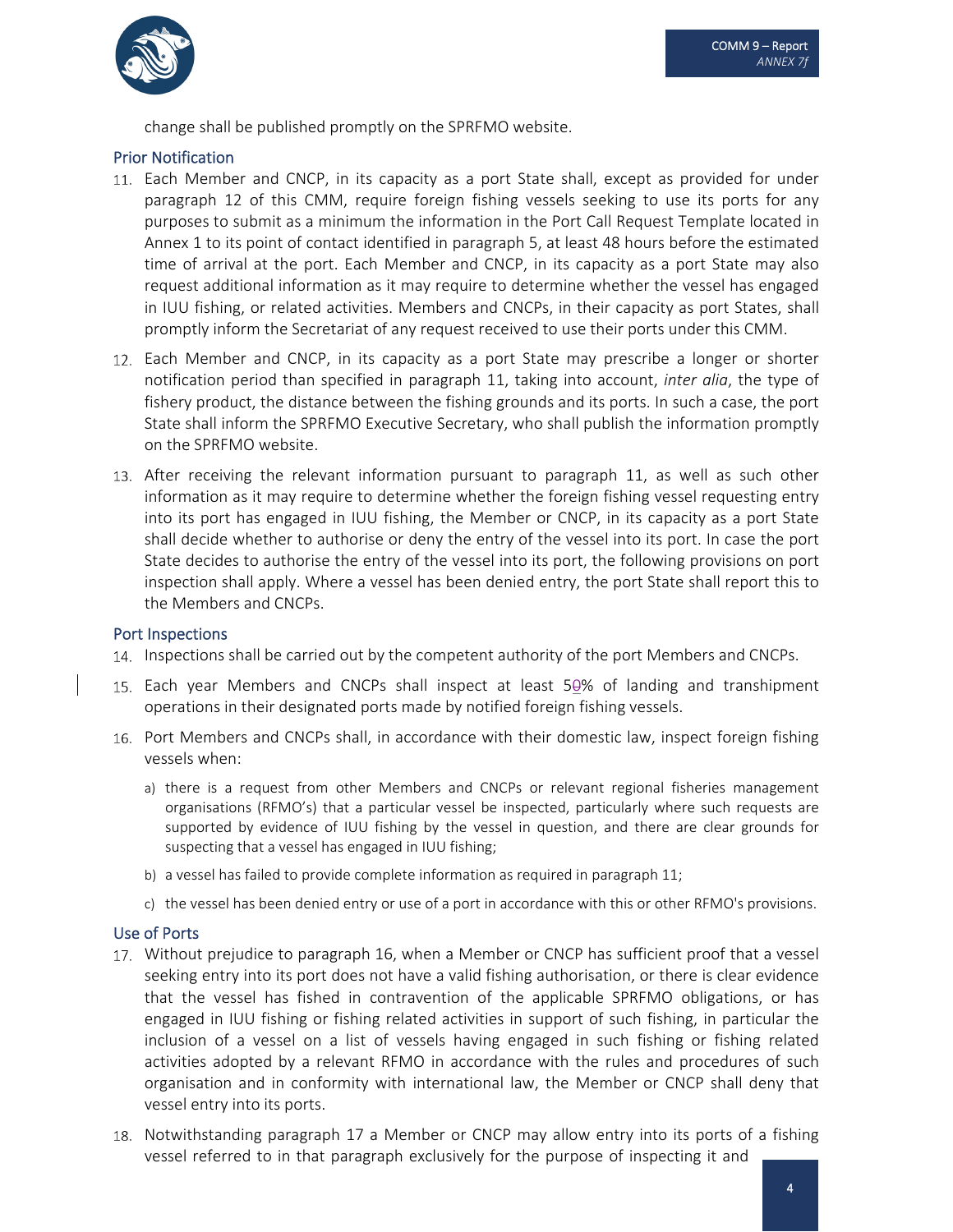

taking other appropriate actions in conformity with international law aimed at preventing, deterring and eliminating IUU fishing and fishing related activities in support of such fishing.

Where a vessel referred to in paragraphs 17 or 18 is in port for any reason, a Member or CNCP shall deny such vessel the use of its ports for landing, transhipping, packaging, and processing of fish and for other port services including, *inter alia*, bunkering, maintenance and dry‐ docking. Denial of such use of ports shall be in conformity with international law.

#### Inspection Procedure

- Each Member and CNCP shall ensure that as a minimum standard its inspectors carry out the functions set forth in the Port State Inspection Standards in Annex 2.
- Each port State inspector shall carry an approved identity card issued by the Member or CNCP that identifies the inspector as authorised to carry out the inspection. In accordance with domestic laws, port States inspectors may examine all relevant areas, decks and rooms of the fishing vessel, its license, gear, equipment, records (both physical and electronic), facilities, fish and fish products and any documents necessary to verify compliance with the Convention and Conservation and Management Measures in force. They may take copies (physical or electronic) of any documents considered relevant, and they may also question the master and any other person on the vessel being inspected.
- 22. Inspections shall involve the monitoring of the landing or transhipment and include a crosscheck between the quantities by species notified in the prior notification message in paragraph 11 above and held on board the fishing vessel. Inspections shall be carried out in such a way that the fishing vessel suffers the minimum interference and inconvenience, and that degradation of the quality of the catch is avoided to the extent practicable.
- On completion of the inspection, the port State inspector shall provide the master of the foreign fishing vessel a copy of the inspection report containing the findings of the inspection, to be signed by the inspector and the master. The master's signature shall serve only as acknowledgement of the receipt of a copy of the report. The master shall be given the opportunity to add any comments or objection to the report, and to contact the competent authority of the flag Member or CNCP.
- The port Member or CNCP, in its capacity as a port State shall transmit a copy of the inspection report to the SPRFMO Executive Secretary no later than  $15<sup>1</sup>$  working days following the date of completion of the inspection using the Format for Port Inspection Reports in Annex 3. If the inspection report cannot be transmitted within 15 working days, the port State shall notify the SPRFMO Executive Secretary within the 15 working day time period the reasons for the delay and when the report will be submitted. The Executive Secretary shall promptly convey the report to the authorities of the fishing vessel inspected.
- Members and CNCPs shall take necessary action to ensure that masters facilitate safe access to the fishing vessel, cooperate with the competent authority of the port State, facilitate the inspection and communication and not obstruct, intimidate or interfere, or cause other persons to obstruct, intimidate or interfere with port State inspectors in the execution of their duties.

<sup>&</sup>lt;sup>1</sup> The time frames in paragraph 24 were amended at COMM-03 as recommended by CTC-02.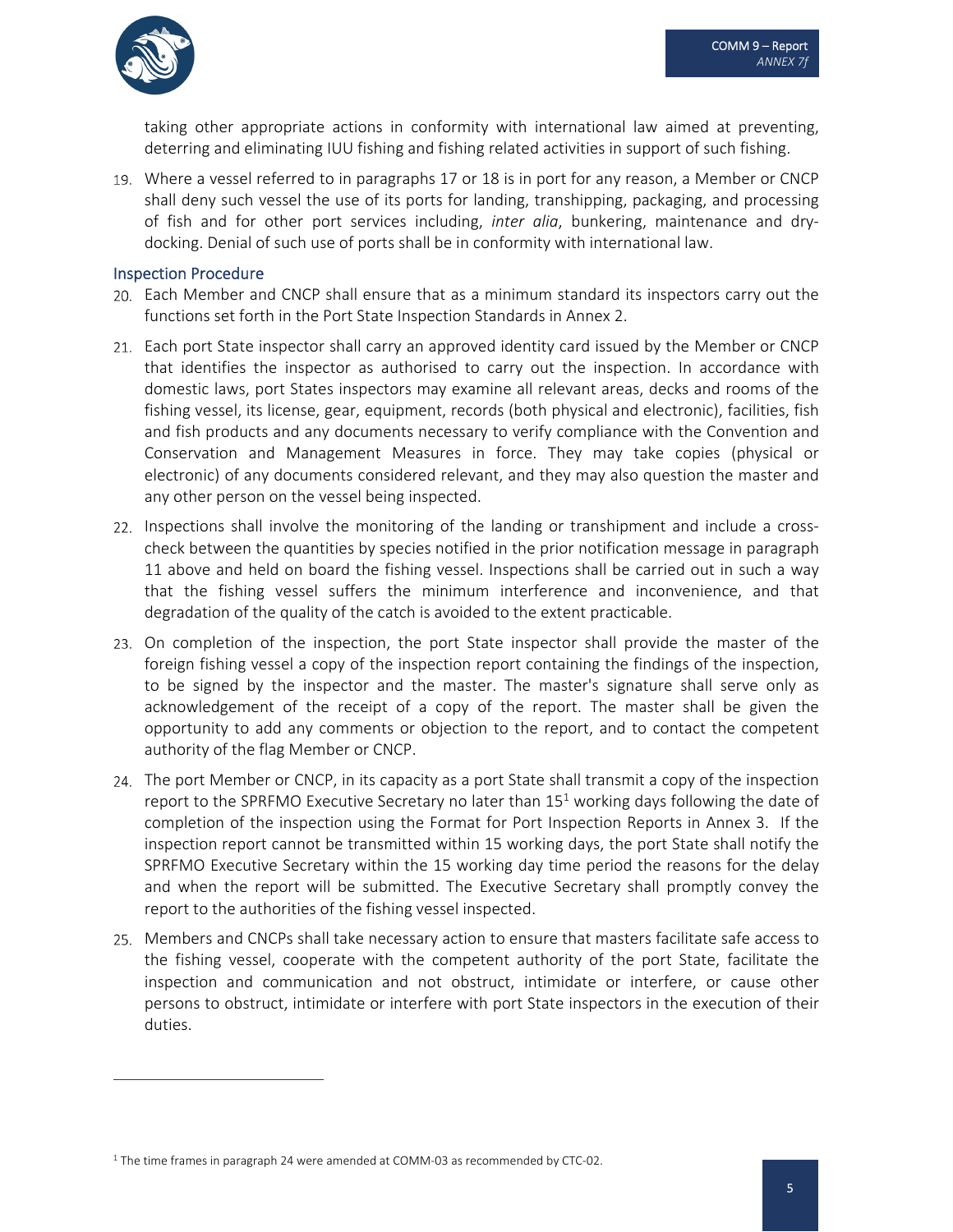

### Procedure in the Event of Infringements

- If the information collected during the inspection provides evidence that a foreign fishing vessel has committed a breach of the SPRFMO CMMs, the inspector shall:
	- a) record the breach in the inspection report;
	- b) transmit the inspection report and the evidence collected to the port State competent authorities, which shall forward a copy of the inspection report and evidence to the SPRFMO Executive Secretary and to the flag Member or CNCP point of contact as soon as possible and no later than 5 working days;
	- c) to the extent practicable, ensure safekeeping of the evidence pertaining to such alleged breach.
- 27. If the breach falls within the legal jurisdiction of the Member or CNCP, in its capacity as a port State, the port State may take action in accordance with its domestic laws. The port State shall promptly notify the action taken to the competent authority of the flag Member or CNCP and to the SPRFMO Executive Secretary, who shall promptly publish this information in a secured part of the SPRFMO website.
- 28. Other infringements shall be referred to the point of contact of flag Member or CNCP. Upon receiving the copy of the inspection report, the flag Member or CNCP shall promptly investigate the alleged infringement and notify the SPRFMO Executive Secretary of the status of the investigation and of any enforcement action that may have been taken within 90 days of such receipt. If the flag Member or CNCP cannot provide the SPRFMO Executive Secretary this status report within 90 days of such receipt, the flag Member or CNCP should notify the SPRFMO Executive Secretary within the 90‐day time period the reasons for the delay and when the status report will be submitted. The SPRFMO Executive Secretary shall promptly publish this information in a secured part of the SPRFMO website.
- 29. The authorities of the fishing vessel subsequent to the process referred to in paragraph 28, can authorise the competent authority of the port State to undertake the investigation. The competent authority of the port State on accepting to undertake the investigation shall report the findings of the investigation to the authorities of the fishing vessel and the SPRFMO Executive Secretary within 90 days. Enforcement action will remain the responsibility of the authorities of the fishing vessel as applicable.
- Should the inspection provide evidence that the inspected vessel has engaged in IUU activities as referred to in CMM 04‐2019 (IUU Vessel List) the Member or CNCP, in its capacity as a port State shall promptly report the case to the flag Member or CNCP and notify as soon as possible the SPRFMO Executive Secretary, along with its supporting evidence, for the purpose of inclusion of the vessel in the draft IUU list.

### Requirements of developing Members and CNCPs

- Members and CNCPs shall give full recognition to the special requirements of developing Members and CNCPs in relation to a port inspection scheme consistent with this CMM. Members and CNCPs shall, either directly or through the SPRFMO, provide assistance to developing Members and CNCPs in order to, *inter alia*:
	- a) Develop their capacity including by providing technical assistance and establishing an appropriate funding mechanism to support and strengthen the development and implementation of an effective system of port inspection at national, regional or international levels and to ensure that a disproportionate burden resulting from the implementation of this CMM is not unnecessarily transferred to them;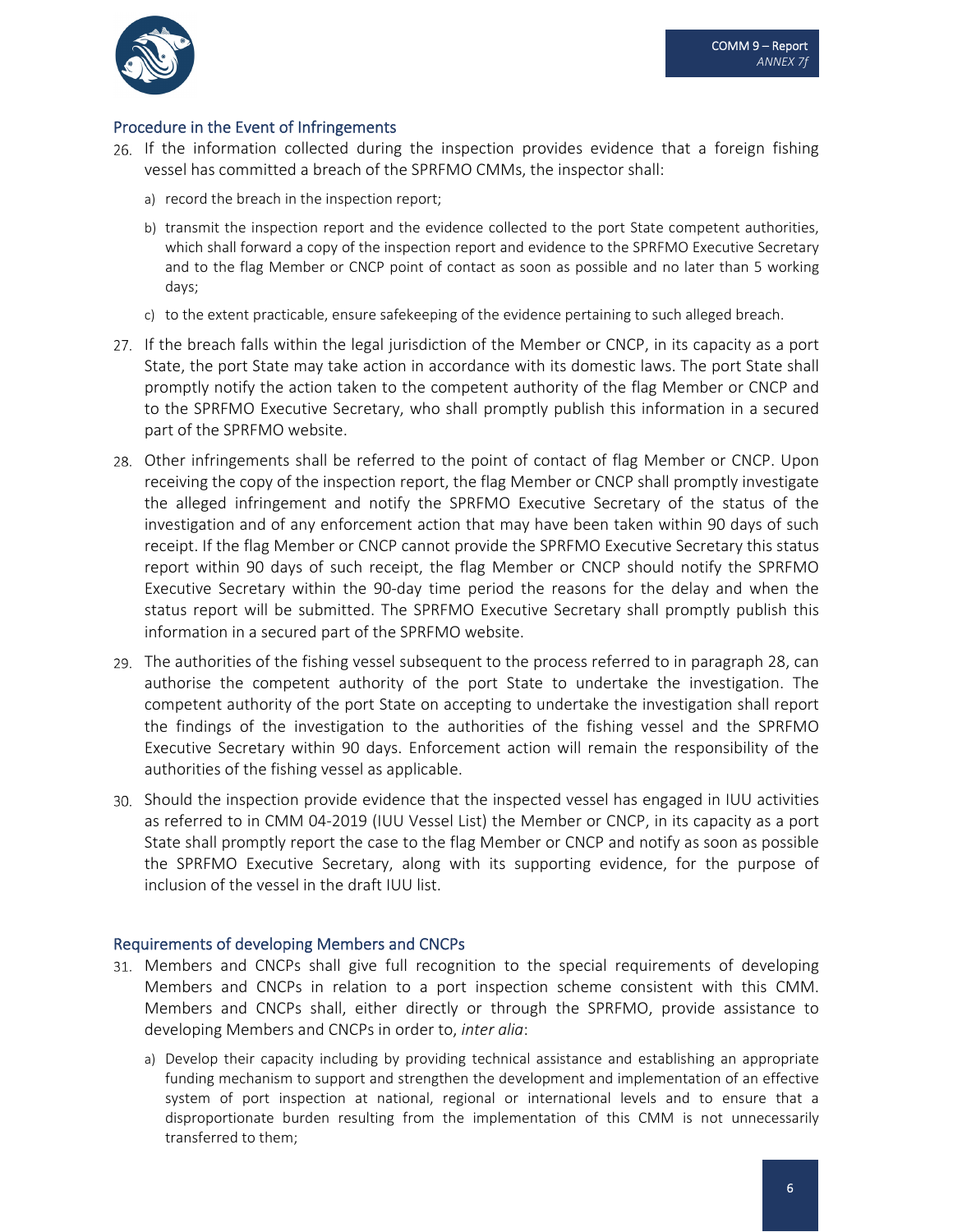

- b) Facilitate their participation in meetings and/or training programmes of relevant regional and international organisations that promote the effective development and implementation of a system of port inspection, including monitoring, control and surveillance, enforcement and legal proceedings for infractions and dispute settlements pursuant to this CMM; and
- c) Either directly or through the SPRFMO, assess the special requirements of developing Members and CNCPs concerning the implementation of this CMM.

#### General Provisions

- 32. Nothing in this CMM affects the entry of vessels to port in accordance with international law for reasons of *force majeure* or distress or prevents a port State from permitting entry into port to a vessel exclusively for the purpose of rendering assistance to persons, ships or aircraft in danger or distress.
- 33. Nothing in this CMM shall prejudice the rights, jurisdiction and duties of Members and CNCPs under international law. In particular, nothing in this CMM shall be construed to affect the exercise by Members and CNCPs of their authority over their ports in accordance with international law, including their right to deny entry thereto as well as to adopt more stringent measures than those provided for in this CMM.
- This CMM shall be interpreted and applied in conformity with international law, taking into account applicable international rules and standards, including those established through the International Maritime Organization, as well as other international instruments.
- Members and CNCPs shall fulfil in good faith the obligations assumed pursuant to this CMM and shall exercise the rights recognised herein in a manner that would not constitute an abuse of right.
- Members and CNCPs, in their capacity as port States shall, to the greatest extent possible:
	- a) Integrate or coordinate fisheries related port State measures with the broader system of port State controls;
	- b) Integrate port State measures with other measures to prevent, deter and eliminate IUU fishing and fishing related activities in support of such fishing, taking into account as appropriate the 2001 FAO International Plan of Action to Prevent, Deter and Eliminate Illegal, Unreported and Unregulated Fishing; and
	- c) Take measures to exchange information among relevant national agencies and to coordinate the activities of such agencies in the implementation of this CMM.
- 37. In the implementation of this CMM and with due regard to appropriate confidentiality requirements, Members and CNCPs shall cooperate and exchange information with the SPRFMO Secretariat, relevant States, international organisations, RFMOs and other entities, including, as appropriate, by:
	- a) Requesting information from, and providing information to, relevant information systems; and
	- b) Requesting and providing cooperation to promote the effective implementation of this recommendation.
- 38. In order to facilitate the implementation of this CMM, Members and CNCPs shall, to the extent possible, ensure that national information systems allow for the direct electronic exchange of information on port State measures between them and with the SPRFMO Secretariat, with due regard to appropriate confidentiality requirements.
- Members and CNCPs, in their capacity as port States, are encouraged to enter into bilateral agreements/arrangements that allow for joint inspections and an inspector exchange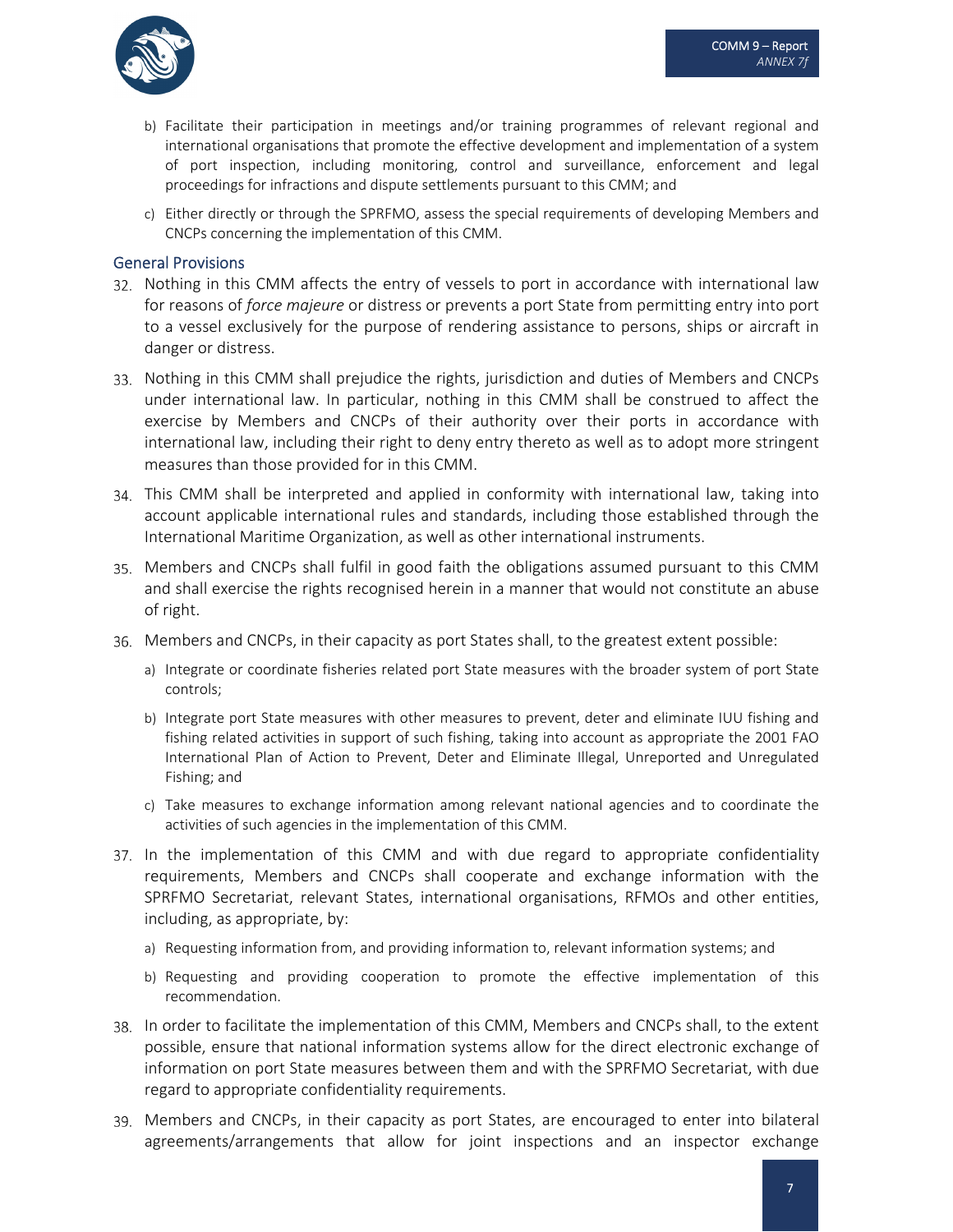

programme designed to promote cooperation, share information, and educate each party's inspectors on inspection strategies and methodologies which promote compliance with SPRFMO CMMs. A description of such programmes should be provided to the SPRFMO Executive Secretary who should publish it on the SPRFMO website.

- Each Member or CNCP, in its capacity as a port State may, in accordance with its domestic laws and regulations, invite officials from the flag Member or CNCP to observe or take part in the inspection of a vessel of that flag based on appropriate agreements or arrangements. Flag Members and CNCPs shall consider and act on reports of infringements from inspectors of a port State on a similar basis as the reports from their own inspectors, in accordance with their domestic laws. Members and CNCPs shall collaborate, in accordance with their domestic laws, in order to facilitate judicial or other proceedings arising from inspection reports as set out in this CMM.
- 41. The SPRFMO Commission shall review this CMM no later than 2021-2023 and consider revisions to improve its effectiveness and take into account developments in other RFMOs and the FAO Port State Measures Agreement. The Secretariat will report annually on the implementation of this CMM.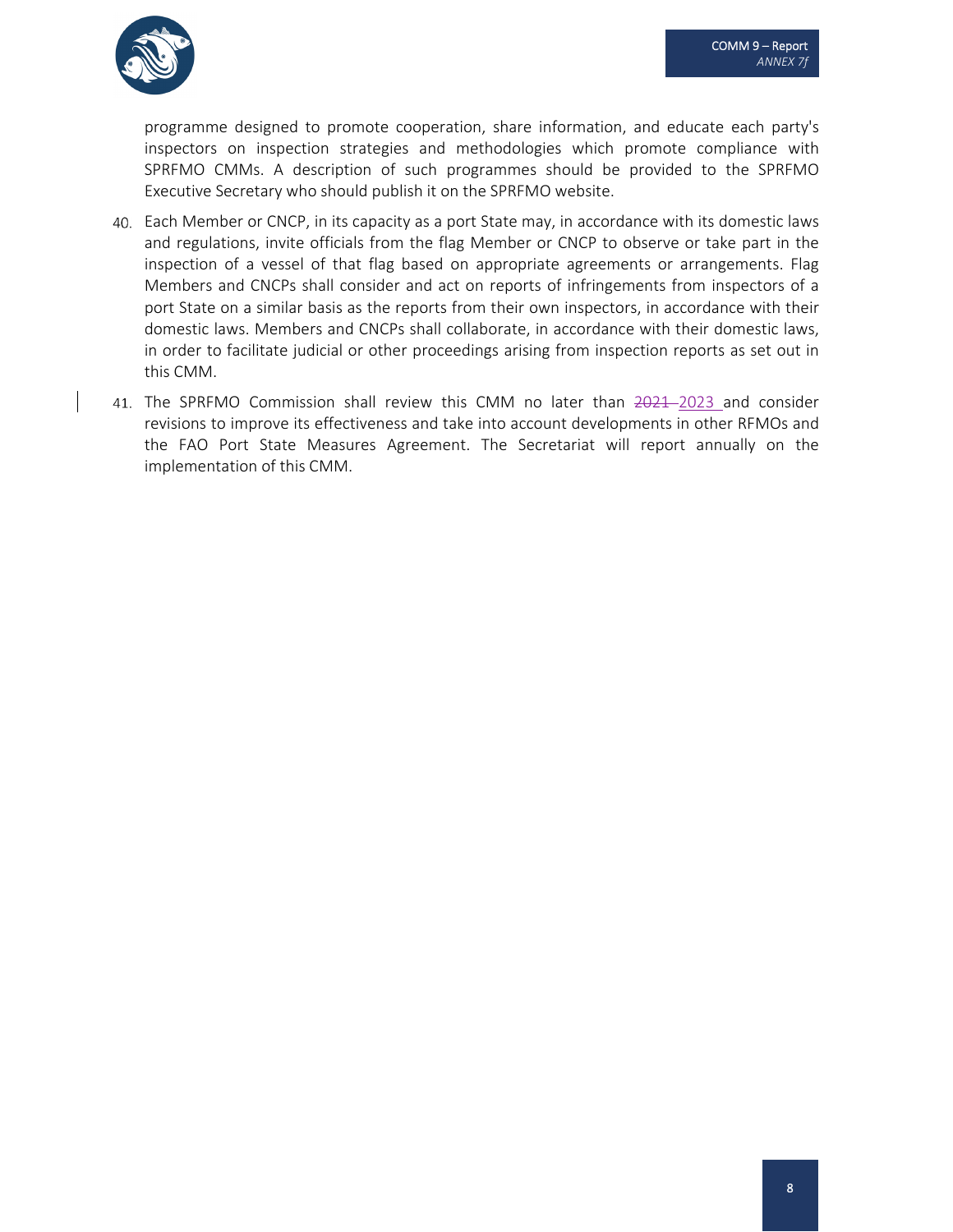

## ANNEX 1

## Port Call Request Template

### Port call information:

| Port of call | Last port | Date of last port call |
|--------------|-----------|------------------------|
|              |           |                        |

## Vessel Identification:

| <b>Vessel Name</b> | <b>Vessel flag</b>            | <b>IMO</b> number | Call sign                  | <b>External markings</b>   |
|--------------------|-------------------------------|-------------------|----------------------------|----------------------------|
|                    |                               |                   |                            |                            |
| Type of vessel     | Vessel contact<br>information | Vessel owner(s)   | RFMO ID (if<br>applicable) | Certificate of registry ID |
|                    |                               |                   |                            |                            |

### VMS:

| <b>VMS</b><br>operational? | VMS Reporting to<br><b>National FMC?</b> | VMS Reporting to<br>SPRFMO? |
|----------------------------|------------------------------------------|-----------------------------|
|                            |                                          |                             |
| Type                       |                                          |                             |

Vessel dimensions:

| Length | <b>Beam</b> | Draft (Moulded depth) |
|--------|-------------|-----------------------|
|        |             |                       |

## Vessel master name and nationality:

| Vessel master name | Vessel master nationality |
|--------------------|---------------------------|
|                    |                           |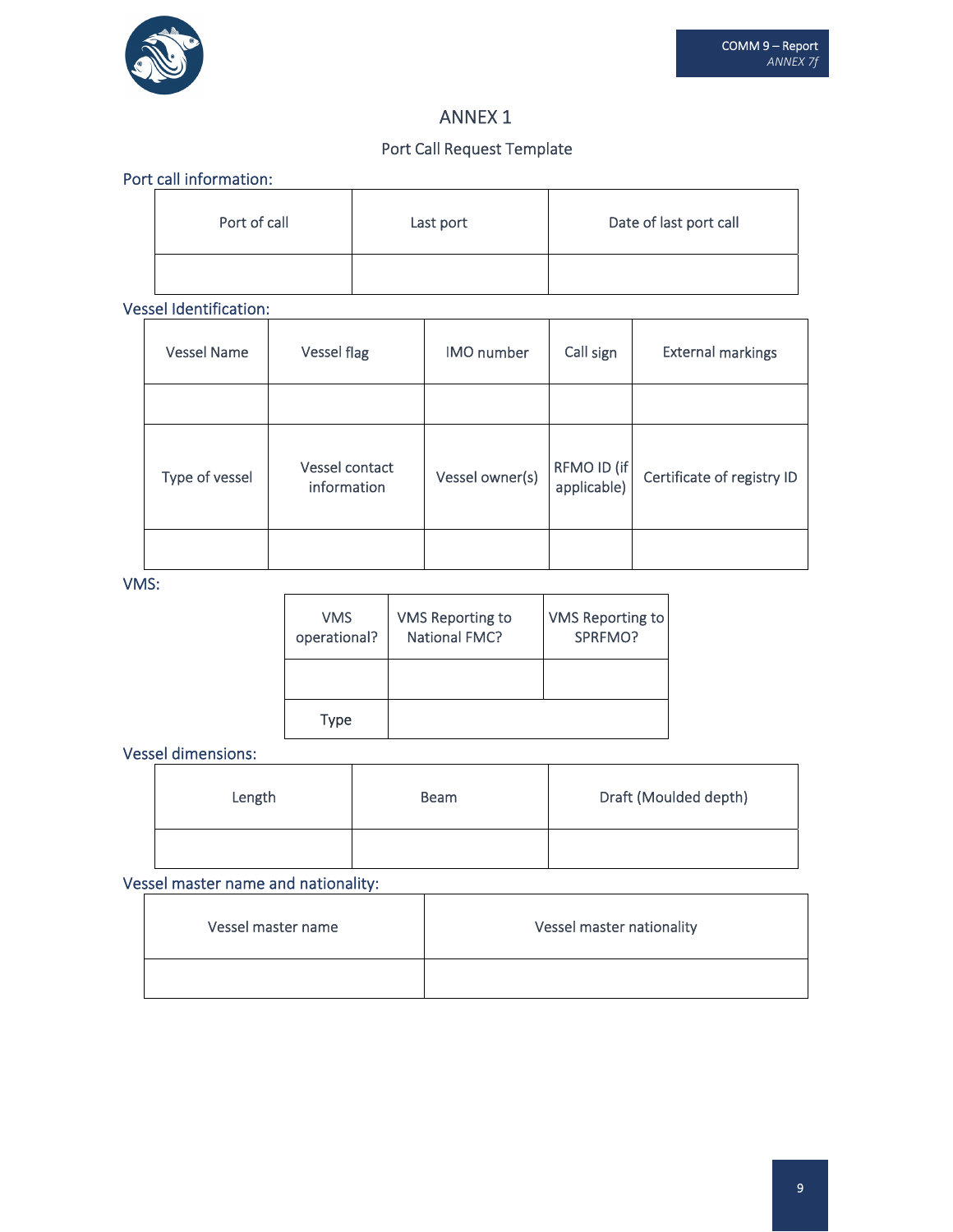

### Relevant transhipment authorisation(s):

| Identifier | Issued by | Valid dates |
|------------|-----------|-------------|
|            |           |             |
|            |           |             |

## Transhipment information (concerning donor vessels):

| Date | Location<br>(Lat/Long) | Donor vessel<br>name | Flag State of<br>donor vessel | <b>IMO</b><br>number | <b>Species</b> | Product<br>state | <b>FAO</b><br>Area of<br>capture | Quantity<br>(kilograms) |
|------|------------------------|----------------------|-------------------------------|----------------------|----------------|------------------|----------------------------------|-------------------------|
|      |                        |                      |                               |                      |                |                  |                                  |                         |
|      |                        |                      |                               |                      |                |                  |                                  |                         |
|      |                        |                      |                               |                      |                |                  |                                  |                         |
|      |                        |                      |                               |                      |                |                  |                                  |                         |
|      |                        |                      |                               |                      |                |                  |                                  |                         |

## Port Call Details:

| Intended<br>port<br>of call <sup>1</sup> | Port<br><b>State</b> | Purpose <sup>2</sup><br>- of<br>port call | Estimated<br>arrival date | Estimated<br>arrival time | Current<br>date |
|------------------------------------------|----------------------|-------------------------------------------|---------------------------|---------------------------|-----------------|
|                                          |                      |                                           |                           |                           |                 |

1Should be a designated port as listed on the SPRFMO port register  $2$  e.g. landing, transhipment, refuelling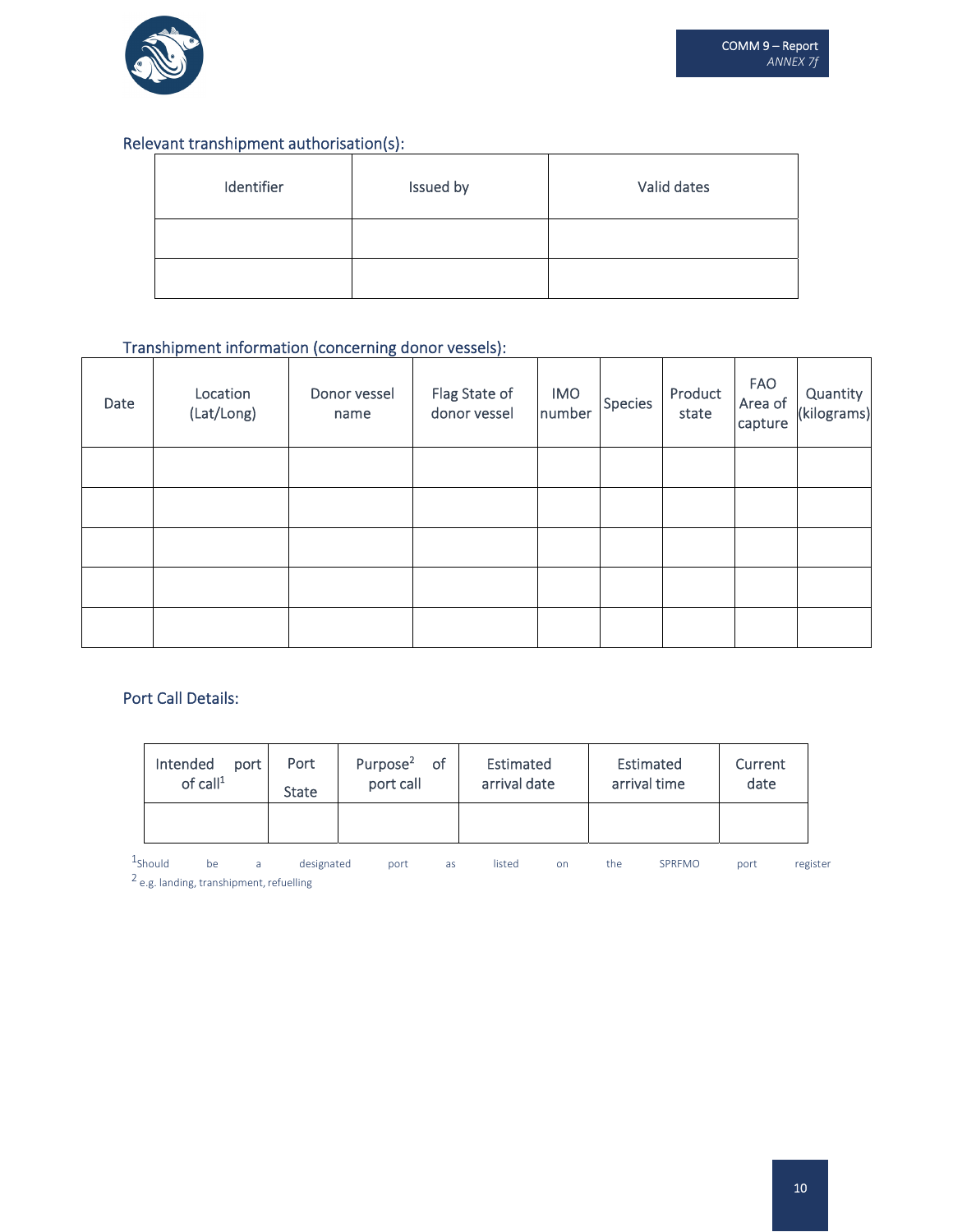

### SPRFMO managed species held on‐board:

| <b>Species</b> | FAO area of<br>capture | Product<br>state | <b>Total kilograms</b><br>held on board | Amount to be<br>transhipped /<br>landed | Recipient of<br>transhipped/landed<br>amount |
|----------------|------------------------|------------------|-----------------------------------------|-----------------------------------------|----------------------------------------------|
|                |                        |                  |                                         |                                         |                                              |
|                |                        |                  |                                         |                                         |                                              |
|                |                        |                  |                                         |                                         |                                              |
|                |                        |                  |                                         |                                         |                                              |
|                |                        |                  |                                         |                                         |                                              |

If no SPRFMO species and/or fish products originating from such species are held on board, then enter "nil"

#### Relevant fishing authorisation details:

| Identifier | Issued by | Validity | Fishing<br>area(s) | <b>Species</b> | Gear <sup>3</sup> |
|------------|-----------|----------|--------------------|----------------|-------------------|
|            |           |          |                    |                |                   |

3 If the authorisation is for transhipments enter "tranship" as the gear

| <b>Fishing authorisation</b><br>indicates vessel catch<br>limit per species (Y/N) | Species <sup>4</sup> | <b>Vessel</b> Catch<br>limit<br>per species <sup>4</sup> |
|-----------------------------------------------------------------------------------|----------------------|----------------------------------------------------------|
|                                                                                   |                      |                                                          |

<sup>4</sup> If the authorization does not indicate vessel catch limit, enter N/A.

• Is a copy of the crew list attached?

| Pς | n |
|----|---|
|    |   |

*This form should be transmitted to the appropriate Point of Contact at least 48 hours prior to the estimated time of arrival at the port. Contact information can be found on the SPRFMO website:* (http://www.sprfmo.int/points‐of‐contact/)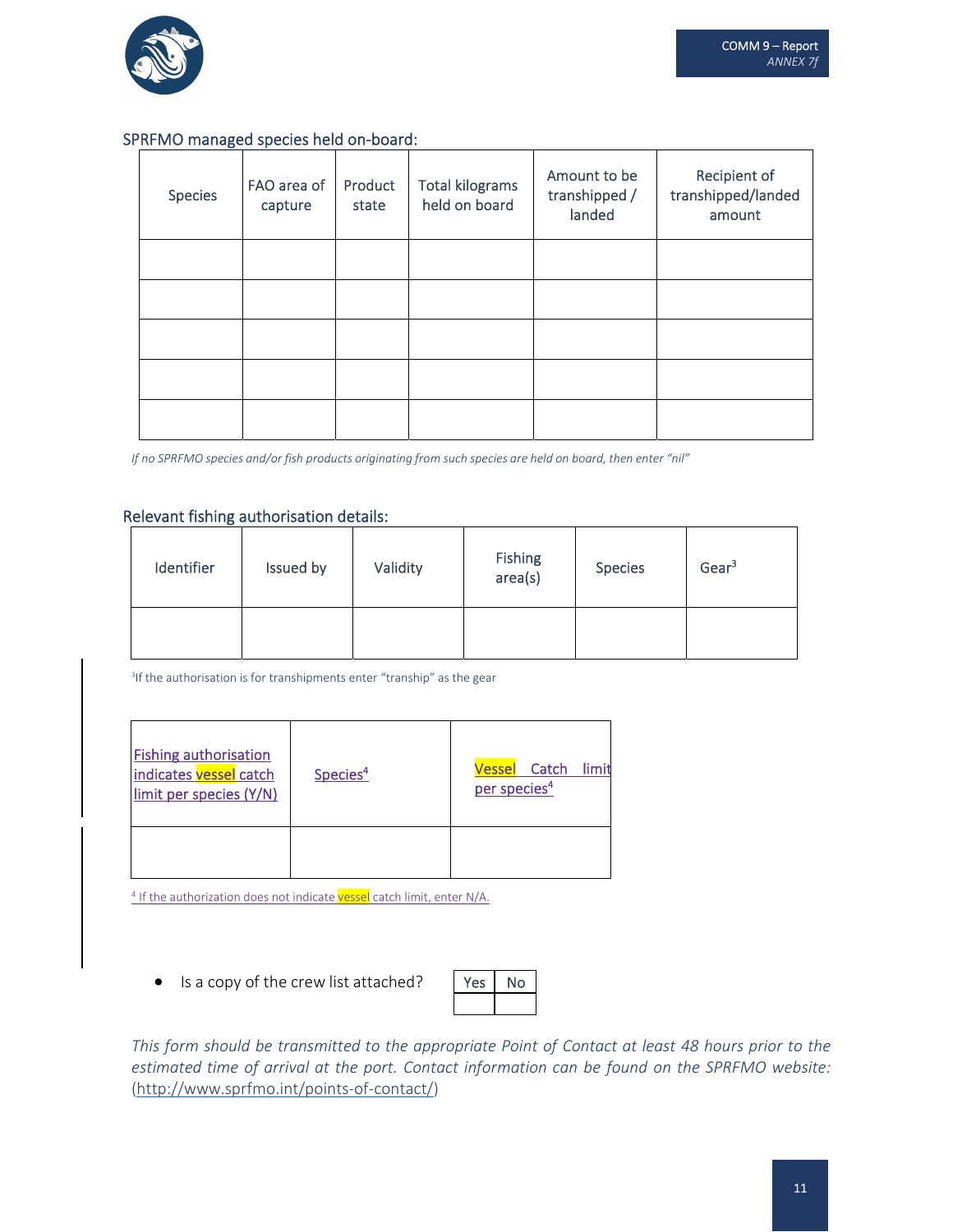

## ANNEX 2

## Port State Inspection Standards

#### Inspectors shall:

- a) verify, to the extent possible, that the vessel identification documentation onboard and information relating to the owner of the vessel is true, complete and correct, including through appropriate contacts with the flag State or international records of vessels if necessary;
- b) verify that the vessel's flag and markings (e.g. name, external registration number, International Maritime Organization (IMO) ship identification number, international radio call sign and other markings, main dimensions) are consistent with information contained in the documentation;
- c) verify, to the extent possible, that the authorisations for fishing and fishing related activities are true, complete, correct and consistent with the information provided in the port call request;
- d) review all other relevant documentation and records held onboard, including, to the extent possible, those in electronic format and vessel monitoring system (VMS) data from the flag State or SPRFMO Secretariat or other relevant regional fisheries management organisations (RFMOs). Relevant documentation may include logbooks, catch, transhipment and trade documents, crew lists, stowage plans and drawings, descriptions of fish holds, and documents required pursuant to the Convention on International Trade in Endangered Species of Wild Fauna and Flora;
- e) examine, to the extent possible, all relevant fishing gear on‐board, including any gear stowed out of sight as well as related devices, and to the extent possible, verify that they are in conformity with the conditions of the authorisations. The fishing gear shall, to the extent possible, also be checked to ensure that features such as the mesh and twine size, devices and attachments, dimensions and configuration of nets, pots, dredges, hook sizes and numbers are in conformity with applicable regulations and that the markings correspond to those authorised for the vessel;
- f) determine, to the extent possible, whether the fish on board was harvested in accordance with the applicable authorisations;
- g) examine the fish, including by sampling, to determine its quantity and composition. In doing so, inspectors may open containers where the fish has been pre‐packed and move the catch or containers to ascertain the integrity of fish holds. Such examination may include inspections of product type and determination of nominal weight;
- h) evaluate whether there is clear evidence for believing that a vessel has engaged in IUU fishing or fishing related activities in support of such fishing;
- i) provide the master of the vessel with the report containing the result of the inspection, including possible measures that could be taken, to be signed by the inspector and the master. The master's signature on the report shall serve only as acknowledgment of the receipt of a copy of the report. The master shall be given the opportunity to add any comments or objection to the report, and, as appropriate, to contact the relevant authorities of the flag State in particular where the master has serious difficulties in understanding the content of the report. A copy of the report shall be provided to the master; and
- j) arrange, where necessary and possible, for translation of relevant documentation.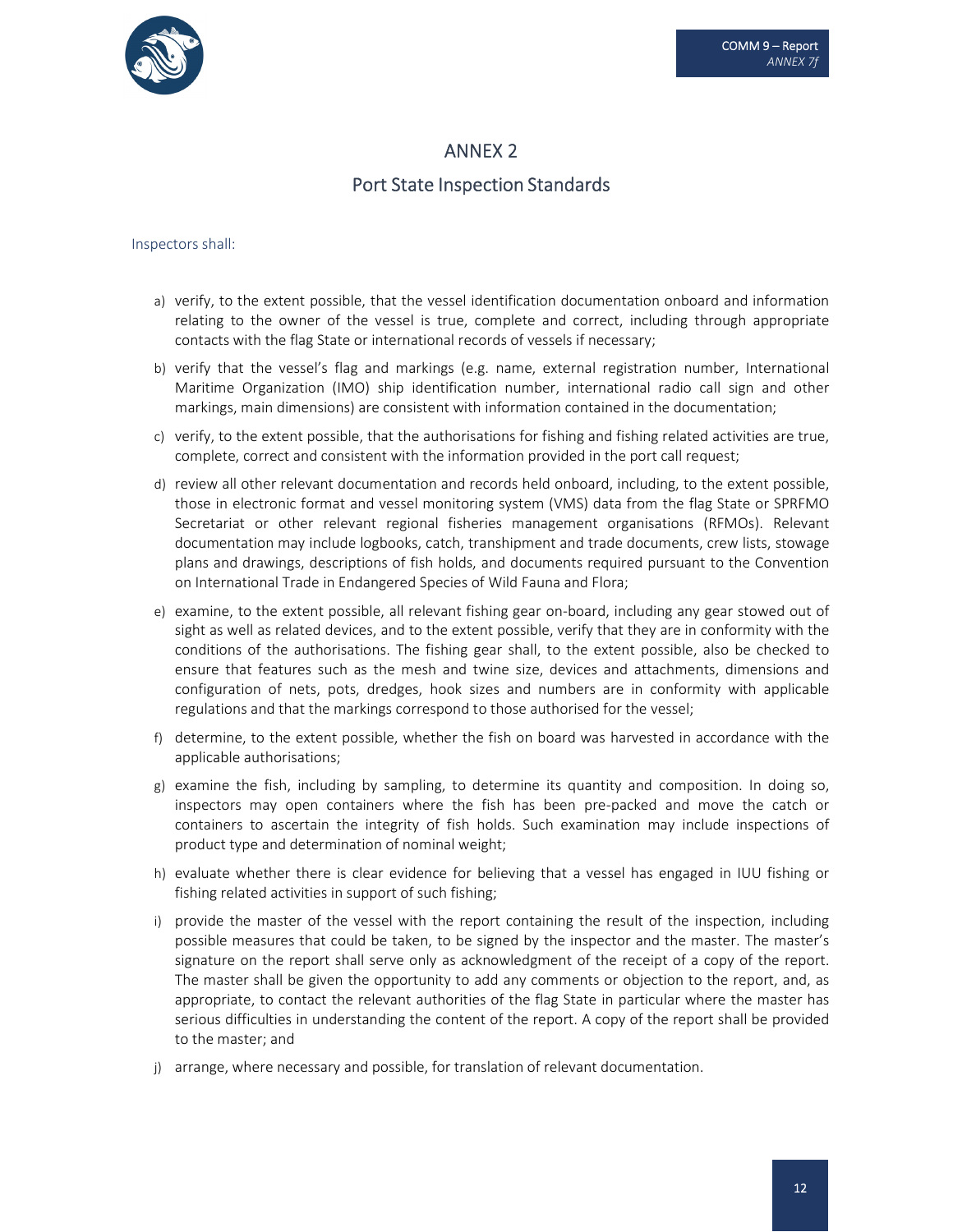

## ANNEX 3

# Format for Port Inspection Reports

# Inspection details:

| Inspection report<br>number        | Principal Inspector's<br>name                                |
|------------------------------------|--------------------------------------------------------------|
| <b>Port State</b>                  | Inspecting authority                                         |
| Port of inspection                 | Purpose of call                                              |
| Inspection start date              | Inspection start time                                        |
| Inspection end date                | Inspection end time                                          |
| notification<br>Prior<br>received? | Prior notification<br>details consistent<br>with inspection? |

## Vessel details:

| Vessel name                                                                            | <b>Vessel Flag</b> |  |
|----------------------------------------------------------------------------------------|--------------------|--|
| Vessel type                                                                            | <b>IRCS</b>        |  |
| <b>External identification</b>                                                         | IMO number         |  |
| Vessel owner                                                                           |                    |  |
| beneficial<br>Vessel<br>owner(s), if known<br>different<br>from<br>and<br>vessel owner |                    |  |
| Vessel operator                                                                        |                    |  |
| Vessel master<br>(and nationality)                                                     |                    |  |
| Vessel agent                                                                           |                    |  |
| VMS present?                                                                           | VMS type           |  |

# Relevant fishing authorisations:

| Authorisation identifier | Issued by         |  |
|--------------------------|-------------------|--|
| Validity                 | Fishing areas     |  |
| <b>Species</b>           | Gear <sup>1</sup> |  |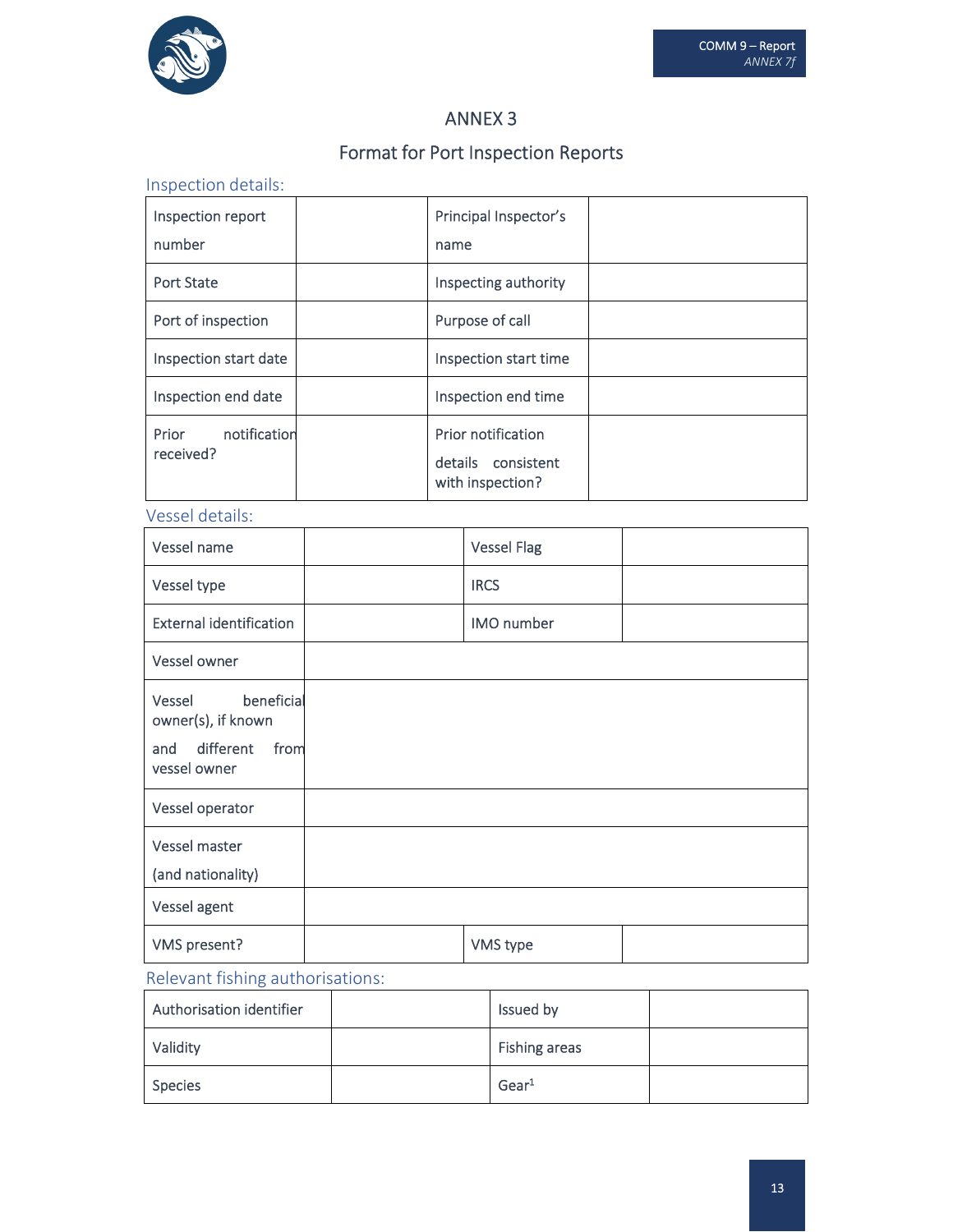

| Is vessel on the SPRFMO |                       |  |
|-------------------------|-----------------------|--|
| authorised vessel list? | Currently authorised? |  |

 $^{\rm 1}$  If the authorisation is for transhipment enter "tranship" as the gear.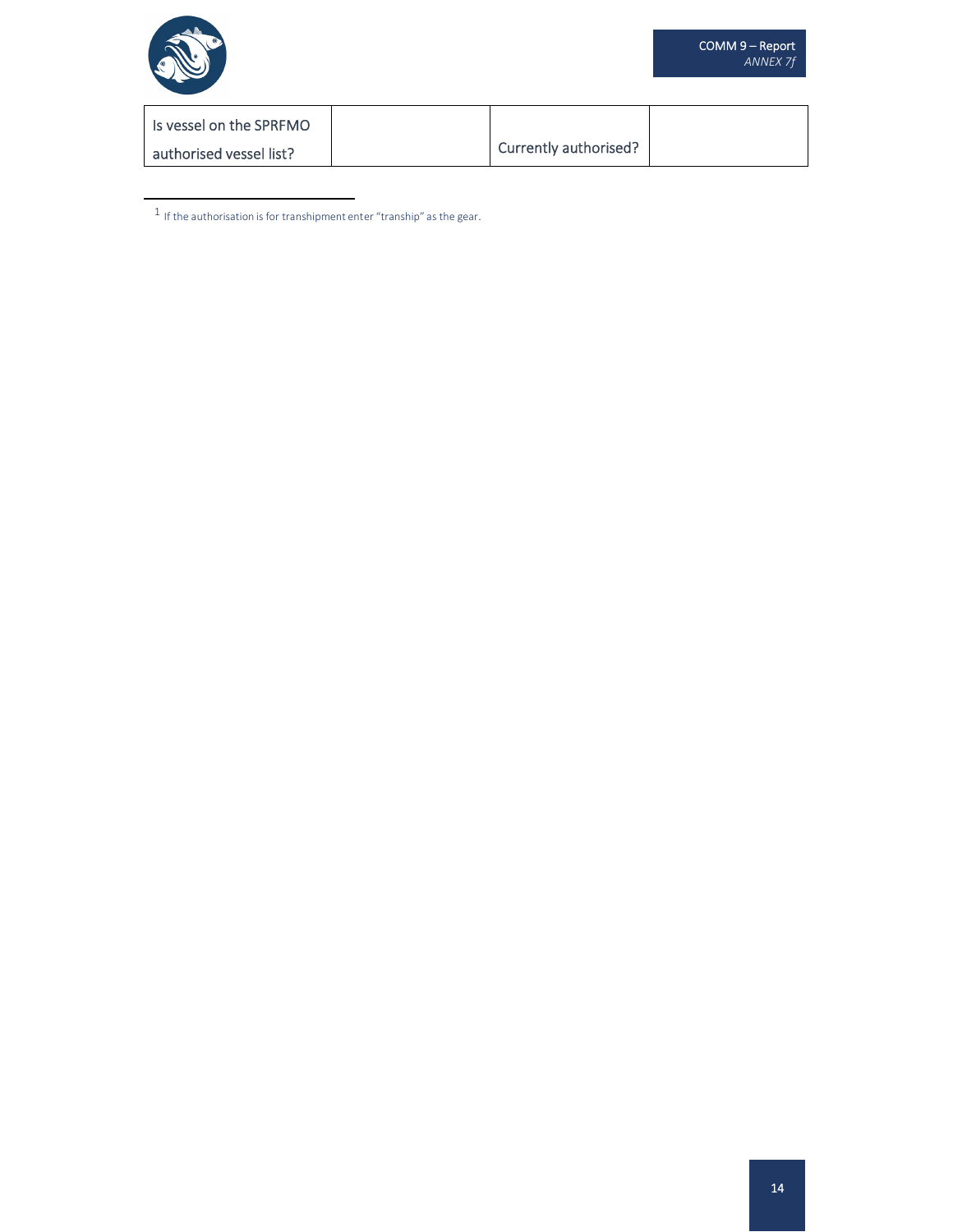

## SPRFMO managed species off loaded (during this port call):

| Species | FAO area | Product | Declared quantity | Quantity |
|---------|----------|---------|-------------------|----------|
|         |          |         |                   |          |
|         |          |         |                   |          |
|         |          |         |                   |          |
|         |          |         |                   |          |
|         |          |         |                   |          |

## SPRFMO managed species retained on‐board:

| Species | FAO area | Product | Declared quantity | Quantity |
|---------|----------|---------|-------------------|----------|
|         |          |         |                   |          |
|         |          |         |                   |          |
|         |          |         |                   |          |
|         |          |         |                   |          |

# SPRFMO managed species received from transhipment (during this port call):

| Species | FAO area | Product | Declared quantity | Quantity |
|---------|----------|---------|-------------------|----------|
|         |          |         |                   |          |
|         |          |         |                   |          |
|         |          |         |                   |          |
|         |          |         |                   |          |
|         |          |         |                   |          |